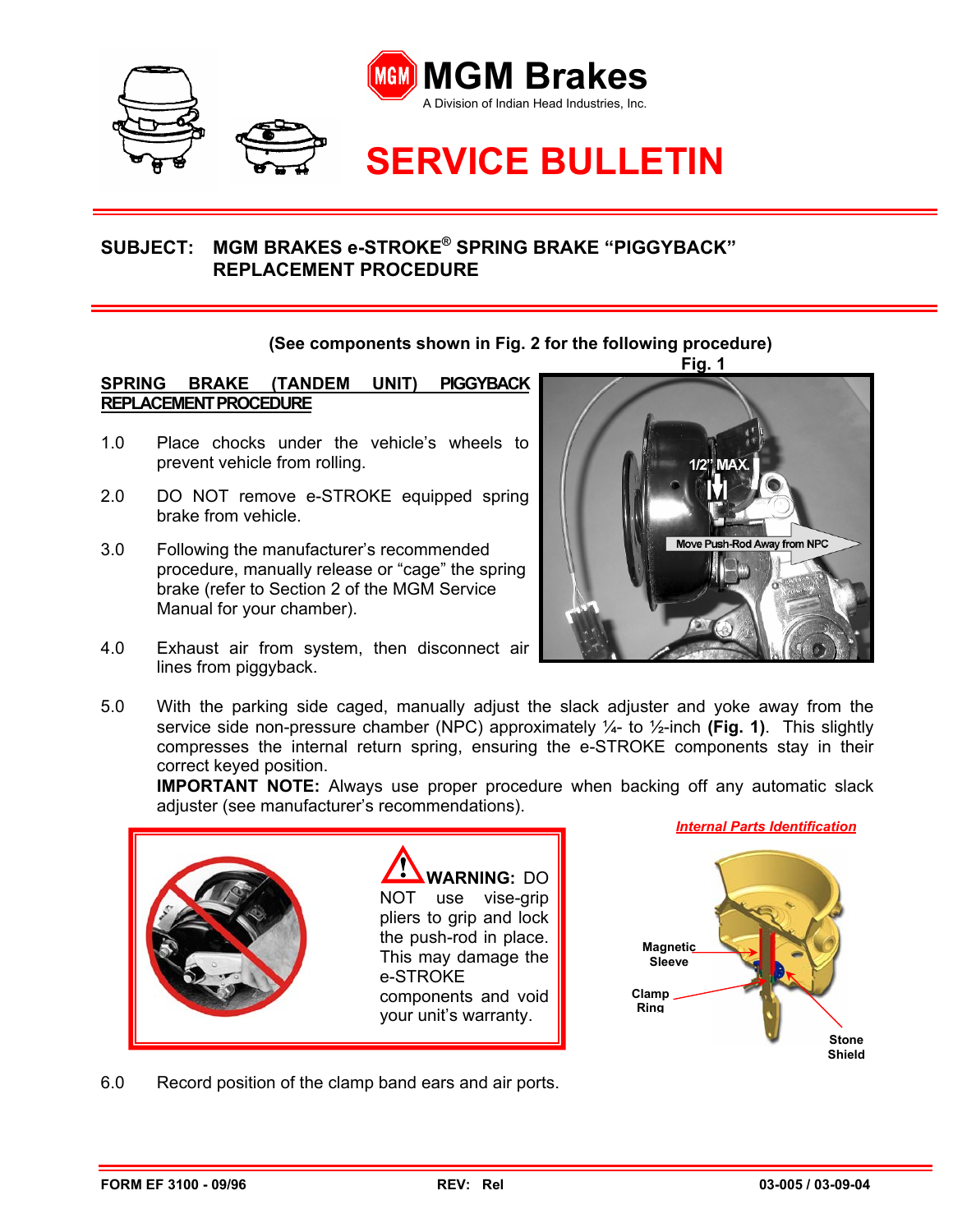

## **SUBJECT: MGM BRAKES e-STROKE® SPRING BRAKE "PIGGYBACK" REPLACEMENT PROCEDURE**

7.0 Remove clampband nuts and clampband, then separate piggyback and service diaphragm from the tandem unit. Discard piggyback according to recommended guidelines found in MGM Brakes Form No. P1296.

**IMPORTANT NOTE:** To maintain the accuracy of e-STROKE calibration, use only an MGM Brakes Piggyback "Plus" Kit for the same model and stroke unit which includes a new clampband, diaphragm and piggyback with the same part numbers as those which were removed.

- 8.0 Before installing new piggyback, inspect all visible service chamber components for damage. If the return spring, non-pressure chamber and/or push-rod plate are severely worn or damaged, replace the entire e-STROKE equipped tandem unit (spring brake).
- 9.0 If service chamber components are still functional, install new piggyback by positioning new diaphragm into the bottom recess of new piggyback, then align piggyback with non-pressure (service) chamber. **NOTE:** Make sure air-inlet ports are properly aligned to mate with vehicle's air supply lines from 6.0.
- 10.0 Install new clampband with new nuts and bolts to position from 6.0. Tap the clampband around its circumference while tightening the clampband nuts to ensure proper seating. Tighten nuts in 5-10 Lbs.-Ft. increments up to 30-35 Lbs.-Ft. of torque.
- 11.0 Manually adjust slack adjuster back to within vehicle manufacturer's specifications.
- 12.0 Reconnect air lines (up to 30 Lbs.-Ft. of torque) to piggyback and apply air pressure, then check for air leakage at the air fittings. If bubbles appear, tighten fittings slightly, but not over 30 Lbs.-Ft. of torque. If a leak is detected around the circumference of the clampband, release air from unit, loosen clampband nuts, then firmly tap around the circumference with a plastic hammer or rubber mallet while alternately tightening the clampband nuts in 5-10 Lbs.-Ft. increments to 30-35 Lbs.-Ft. of torque. Reapply air and check again.

**NOTE:** Use only soapy water or leak detection solution **(NEVER USE ANY TYPE OF OIL)** to inspect for air leaks.